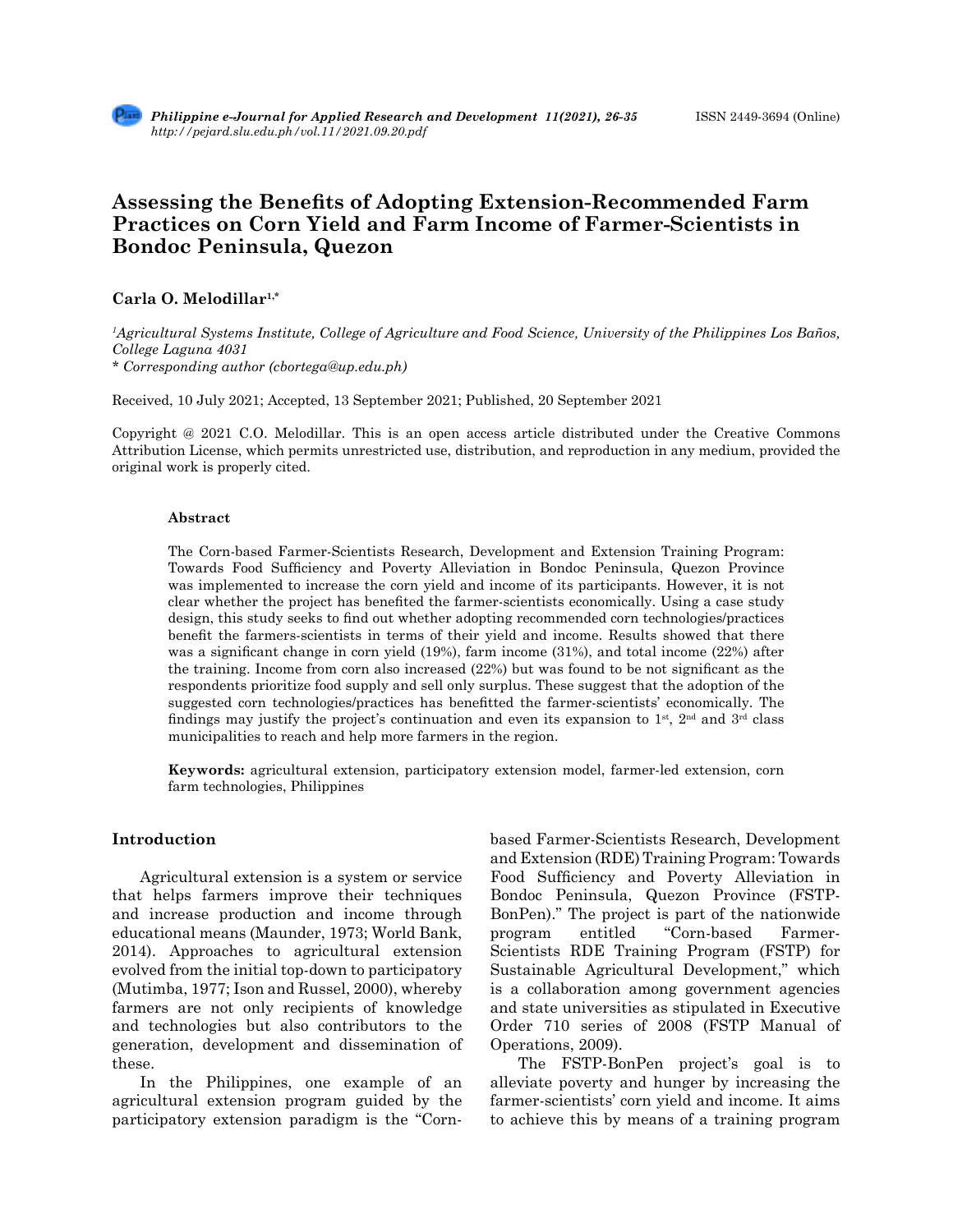that introduces eight corn-based technologies/ practices for adoption and implementation by farmer-scientists. Specifically, these technologies/practices are as follows: two-plowing with weeding as land preparation method; use of germination test prior to planting; use of openpollinated varieties of corn; planting of 1-2 corn seeds per hill; corn-based intercropping; use of organic fertilizers; integrated pest management; and, applying detasseling technique for corn borer control. The training program has three phases, namely: weekly classes for farmer-scientists, done simultaneously with established experimental trials (Phase I); on-farm experimental trials (Phase II); and, dissemination of knowledge to fellow farmers (Phase III). Under Phase I, the farmer-participants establish eight experimental trials involving the recommended technologies/ practices, which serve as their basis for observation, analysis and decision-making as to whether these technologies/practices are effective in increasing corn yield (see Annex I for details of the trials and treatments). This first cycle of training is conducted at the municipal level, with the experiments done in a selected study site. In Phase II, the farmer-scientists will re-establish the experimental trials but this time on their own farms at the village level so as to confirm compatibility of the recommended technologies/ practices. The implementation of the FSTP at the village-level is facilitated through a farmerscientist association and with the help of the municipal local government unit. For Phase III, the trained farmers serve as extension agents by teaching their fellow farmers following the same training design of Phase I.

From 2011 to 2014, the FSTP-BonPen project was implemented by the University of the Philippines Los Banos – College of Agriculture and Food Science in partnership with the Agricultural Training Institute – Region 4A and the local government units of Buenavista, Catanauan, Mulanay, San Andres, San Francisco and San Narciso in Quezon province. These were the first batch of municipalities to implement and complete the project from Phase I - III. The project is continuously being implemented up to this time and now covers all the 12 municipalities in the Bondoc Peninsula district.

Post-training monitoring and evaluation reports from these municipalities showed that majority of the farmer-scientists have adopted some of the recommended technologies (FSTP Annual Reports, 2012-2017). The farmerscientists also continue implementing the project in the different villages, as the project is incorporated within the annual budget of their Municipal Agriculture Office. However, to date, it is not clear whether the project has benefited the farmer-scientists economically, as no assessment has been done along this line.

This study, therefore, aims to find out if the adoption of corn-based technologies has benefitted the FS in terms of corn yield and farm income. To do this, it will pursue the following specific objectives: describe the farm profile, yield allotment, and income allotment of the respondents; examine the changes in their yield and income (corn, farm and total income) before and after the training; and, evaluate the relationship of their adoption of corn-based technologies/ practices and their corn, farm and total incomes. Knowing the economic effects of the adoption of recommended technologies and practices will justify the continued implementation of the project or even its expansion into the  $1<sup>st</sup>$ ,  $2<sup>nd</sup>$  and  $3<sup>rd</sup>$  class municipalities, given that it is currently limited among  $4<sup>th</sup>$ ,  $5<sup>th</sup>$  and  $6<sup>th</sup>$  class municipalities as stipulated in Executive Order 710.

## **Methodology**

#### *Study sites and survey respondents*

The study areas include the municipalities of Buenavista, Catanauan, Mulanay, San Andres, San Francisco and San Narciso in Quezon province, where the FSTP-BonPen operated from 2011 to 2014. The study sites were chosen because of their accessibility, established partnership with local government units, the presence of sufficient number of respondents, and the continued execution of the project at the village-level. The study was conducted from January 2016 to May 2017 in order to cover two cropping seasons of corn.

The project produced a total of 421 farmerscientists but only 79 of them finished Phase III. Out of the 79 who completed the trainings, 66 respondents were randomly selected using Yamane's formula, with 95% confidence level and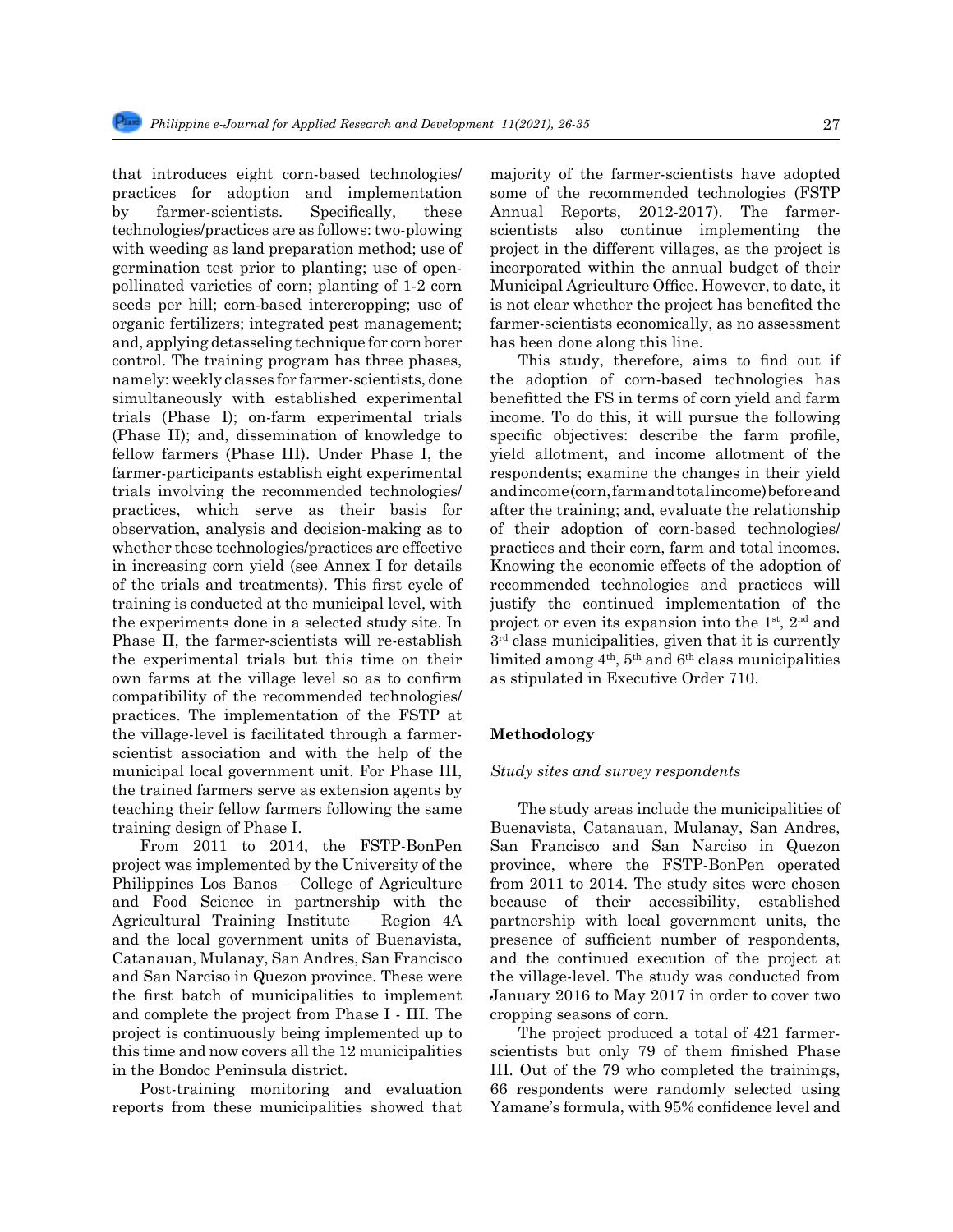0.05% margin of error. Most of the respondents are male (62%), married (85%), and have an average of six children. Most of them finished 10 years of schooling and were considered as educated based on the average of nine years spent in school. Most of the respondents are old (53%), and came from Masbate and Cebu. Aside from migration to the family homestead, marriage is also one reason for their transfer to Quezon, especially among female respondents.

#### *Study design and survey tool*

The study is a case study design that used a survey as the main method, supplemented by focus group discussions (FGD) and key informant interviews (KII).

The survey questionnaire has four parts that covered the following: (1) basic information about the respondents and their families and farms; (2) sources of income, exact income from the last two cropping seasons, and yield and income allocation; (3) motivation and level of participation in FSTP-BonPen; and, (4) adoption of the project's recommended practices. The survey questionnaire was validated by experts from FSTP-UPLB team and pre-tested to farmerscientists. It also underwent reliability test which revealed a very good result of Cronbach α=0.978. For the adoption part, a checklist of recommended practices was given, and respondents identified which among them have been adopted and used in their farm production. The reasons for their respective decisions were also asked. The survey was done face to face, lasting for 1.0 to 1.5 hours per respondent.

Key informant interviews and focus group discussions were done to supplement, validate and enhance the results from the surveys. The key informants were composed of the Farmer-Scientists Association presidents of each study site, the project Focal Persons (Agricultural Extension Workers), the Municipal Agriculturist/ Municipal Agriculture Officer of the study sites, and the village chairperson where trainings were conducted. Each KII lasted for 30 to 45 minutes and were guided by the questions about their experiences and learning in project implementation, general observation on their experiments, traditional farming practices and changes occurred in such practices after the training. For the FGDs, a group of six to eight farmer-scientists per study site was organized. Guide questions focused on their activities as federation of corn farmers, motivation to participate in the project, observations and learning acquired during the training, their usual yield and income allocation, and ranking of preferred practices and their reasons for adopting or not adopting these. Each FGD session lasted for 1.5 to 2.0 hours.

### *Statistical analysis and treatment of data*

The study applied measures of central tendencies and variability to describe the relevant socio-economic and demographic variables. Pearson correlational analysis was used to examine the relationship of technology/practice adoption with corn yield, income from corn, farm income and total income of the respondents. T-test was also employed to determine if the change in yield and income was significant before and after the adoption of FSTP technologies. To minimize the effect of confounding factors, all study sites were represented in the sample, and the respondents were also identified randomly per study site. The mean corn yield, income from corn, farm income and total income obtained from two cropping seasons were computed and analyzed on a per hectare basis. The data on corn yield and income from the benchmark surveys done from 2011 to 2012 were used as basis for comparison with the current yield and income. For corn varieties, the study made use of corn yield and income data from open-pollinated varieties only; yield and income from hybrid corn varieties were noted but excluded in the computations for uniformity of variables, as not all respondents planted hybrid corn.

## **Results**

## *Farm profile of respondents*

More than half of the respondents (52%) spent 31 years or less in farming based on the average of 32 years (Table 1). Also, more than half of the respondents own the land they till (59%), while the rest are renting (41%). Some of the tenants were once farm owners but have either sold the farms or lost them due to indebtedness.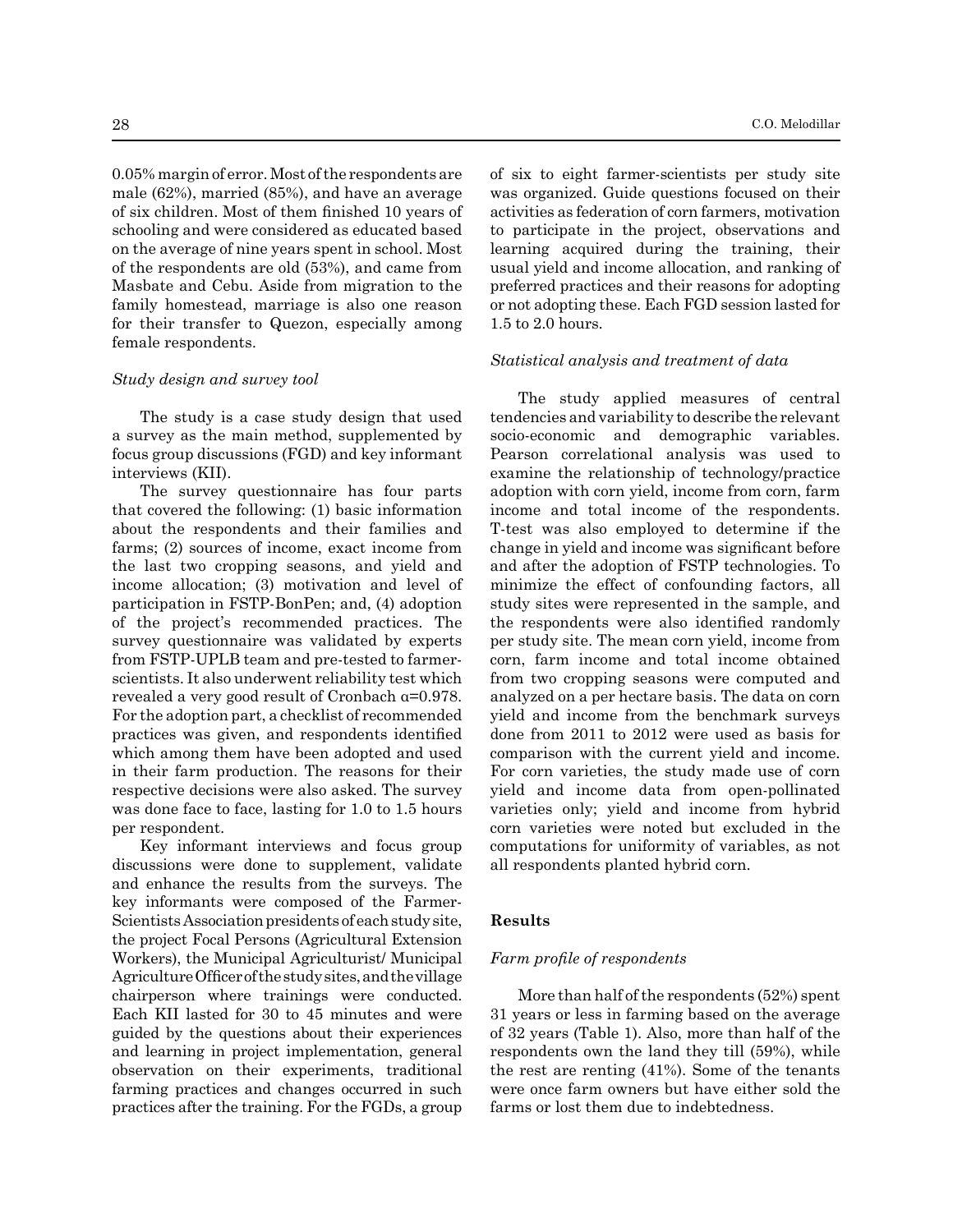| <b>VARIABLES</b>                  | FREQUENCY (n=66) | <b>PERCENTAGE</b> |
|-----------------------------------|------------------|-------------------|
| <b>Number of years in Farming</b> |                  |                   |
| Experienced                       | 32               | 48                |
| Less experienced                  | 34               | 52                |
| <b>Land Tenure</b>                |                  |                   |
| Owner                             | 39               | 59                |
| Tenant                            | 27               | 41                |
| <b>Soil Analytical Services</b>   |                  |                   |
| Availed                           | 49               | 74                |
| Did not avail                     | 17               | 26                |
| <b>Usual Farming Problems*</b>    |                  |                   |
| Insufficient capital              | 30               | 45                |
| Lack of farm machineries          | $\overline{7}$   | 11                |
| Pest infestation                  | 37               | 56                |
| Incidence of theft                | $\overline{5}$   | 8                 |
| Climate change                    | 50               | 76                |
| Stray animals                     | 5                | 8                 |
| Lack of farm-to-market roads      | $\overline{5}$   | 8                 |

## **Table 1.** Farm profile of the respondents

*\*Multiple answers*

The average farm size is 2.24 hectares, with an average of 1.27 hectares devoted for corn production (either for subsistence, market or both). Most of the respondents (74%) availed of soil analytical services at least once every two years, while some (26%) never had their soils tested at all. Majority of the respondents (76%) claimed that changes in weather conditions, extreme drought and strong typhoons are the main problems, followed by pest infestation, and insufficient capital.

#### *Yield Allotment*

In terms of yield allotment, more than two thirds of the respondents (61%) stated that they plant corn both for consumption and market (white and yellow varieties); while the remaining respondents (39%) plant corn mainly for market as animal feeds (yellow varieties) (Figure 1). As for rice, majority of the respondents (86%) planted rice for consumption; a few did so for market purposes (5%) or for both consumption and market (9%).

They also plant various kinds of vegetables depending on season and market price. The respondents also raised animals like poultry and swine; poultry is usually for food, while swine is for market. Carabaos, cows and horses were also taken care of both for farm labor and transport services.

## *Income Allotment*

In addition to spending on food, majority of the respondents (85%) allotted their income for the education of their children and/or grandchildren. Seventy-three percent (73%) used it as capital for the improvement of their houses, seventy percent (70%) for purchasing additional farm inputs and equipment; and, forty-one percent (41%) used it as capital for their other businesses (Figure 2).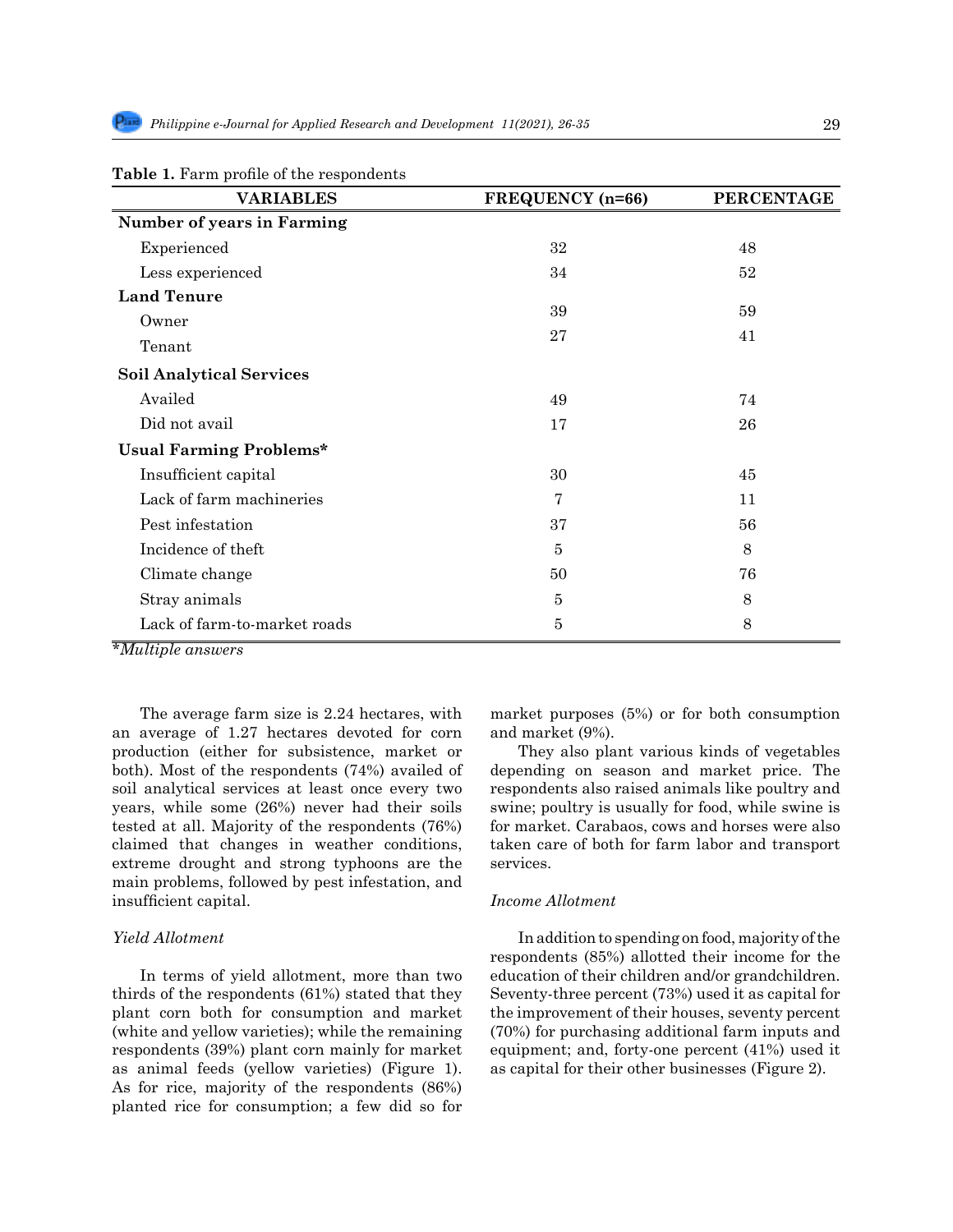

**Figure 1**. Yield allotment of the respondents (n=66)



**Figure 2.** Income allotment of respondents (multiple answers; n=66)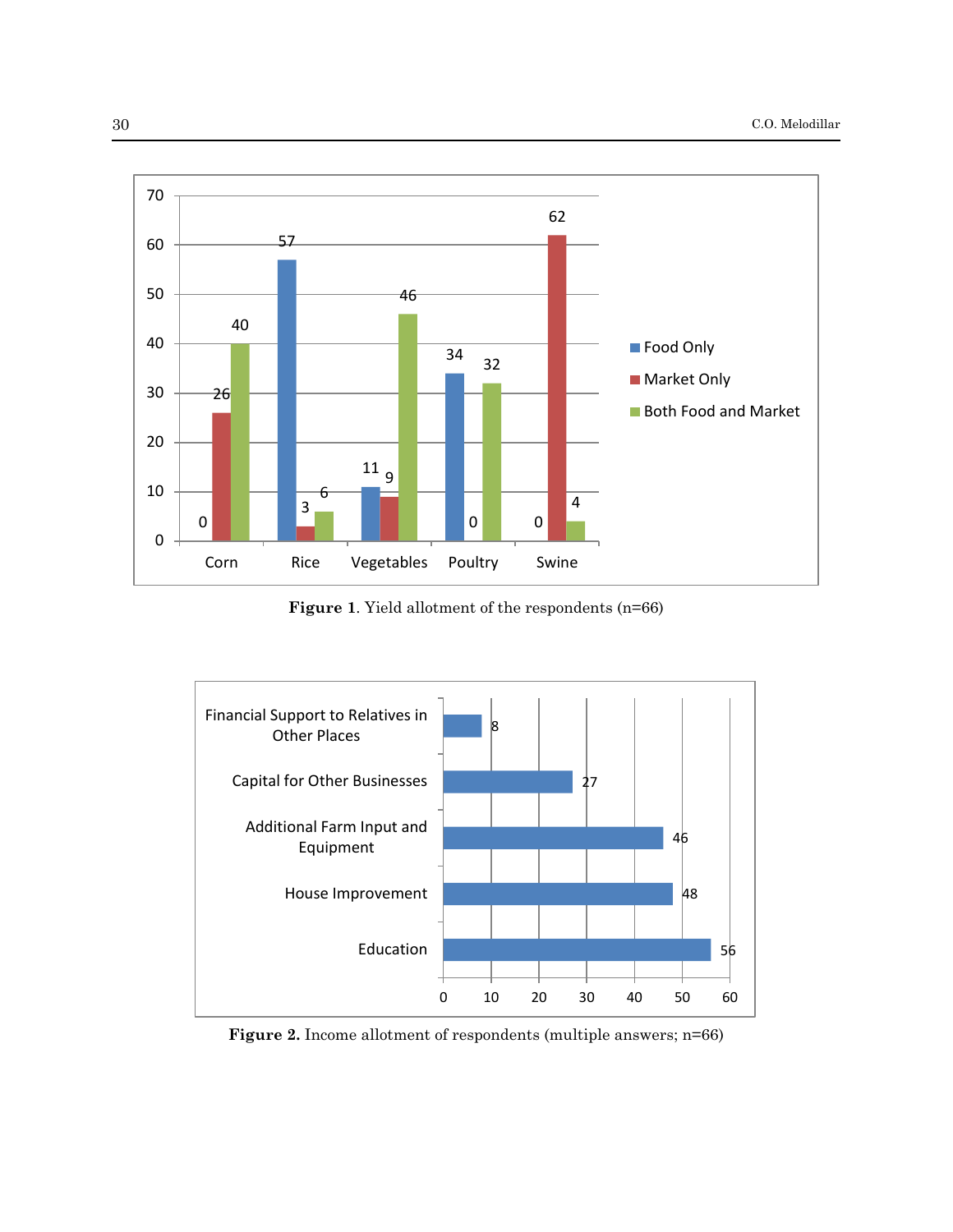## *Corn Yield (in tons) per Hectare*

Based on the benchmark surveys done in 2011-2012, the average corn yield was 1.64 tons/hectare. This figure increased by 19% after the training (Table 2). Before the respondents attended the training, their yield was most likely the same (1.01 tons/hectare deviation from the mean), which became variable after the training (deviation of 1.44 tons/hectare from the mean). Using t-test, a highly significant change in yield before and after the training was computed. Aside from this, a very strong relationship was also noted as represented by the *r* coefficient in Table 2.

## *Corn, Farm and Total Income*

The respondents' income from corn, farm and total income were obtained before and after the training, with the current income being recomputed based on the 2012 inflation rate of 3.2 (www.psa.gov.ph). Result showed that there is a 22% increase in the income from corn; 31% increase in the farm income; and 22% increase in total income before and after the training was conducted (Table 3). A high variation from the respondents' income can also be observed as indicated by high standard deviation.

Although there was a change in the respondents' income from corn before and after the participating in the training, it was found to be not significant (Table 4). On the other hand, the change in respondents' farm and total income was significant.

Using Pearson correlational analysis, it was found out that there are positive relationships between the adoption of corn-based technologies/ practices and the income from corn, farm and total income. This was true especially with the adoption of IPM and the increase in farm income which was significant (Table 5).

|           | <b>BEFORE TRAINING</b><br>$(2011-2012)$ | <b>AFTER TRAINING</b><br>$(2015-2016)$ |  |  |
|-----------|-----------------------------------------|----------------------------------------|--|--|
| Mean      | 1.64                                    | 2.02                                   |  |  |
| <b>SD</b> | 1.01                                    | 1.44                                   |  |  |
| t         | $-3.776$                                |                                        |  |  |
| df        | 65                                      |                                        |  |  |
| r         | .947                                    |                                        |  |  |
| P-value   | $.000**$                                |                                        |  |  |

**Table 2.** Corn yield per hectare before and after the training

\*\*significant at 99% confidence

**Table 3.** Corn, farm and total income (in pesos) before and after the training

|      |                     | <b>BEFORE TRAINING</b><br>$(2011-2012)$ |                 |                     | AFTER TRAINING<br>$(2015-2016)$ |                 |
|------|---------------------|-----------------------------------------|-----------------|---------------------|---------------------------------|-----------------|
|      | Income from<br>Corn | Farm Income                             | Total<br>Income | Income from<br>Corn | Farm<br>Income                  | Total<br>Income |
| Mean | 27, 078.29          | 87, 787.27                              | 127, 424.17     | 34, 501.06          | 127.076.96                      | 162, 324.84     |
| SD   | 17, 368.26          | 53, 163.23                              | 72, 138.57      | 28, 453.53          | 69, 333.44                      | 79, 088.68      |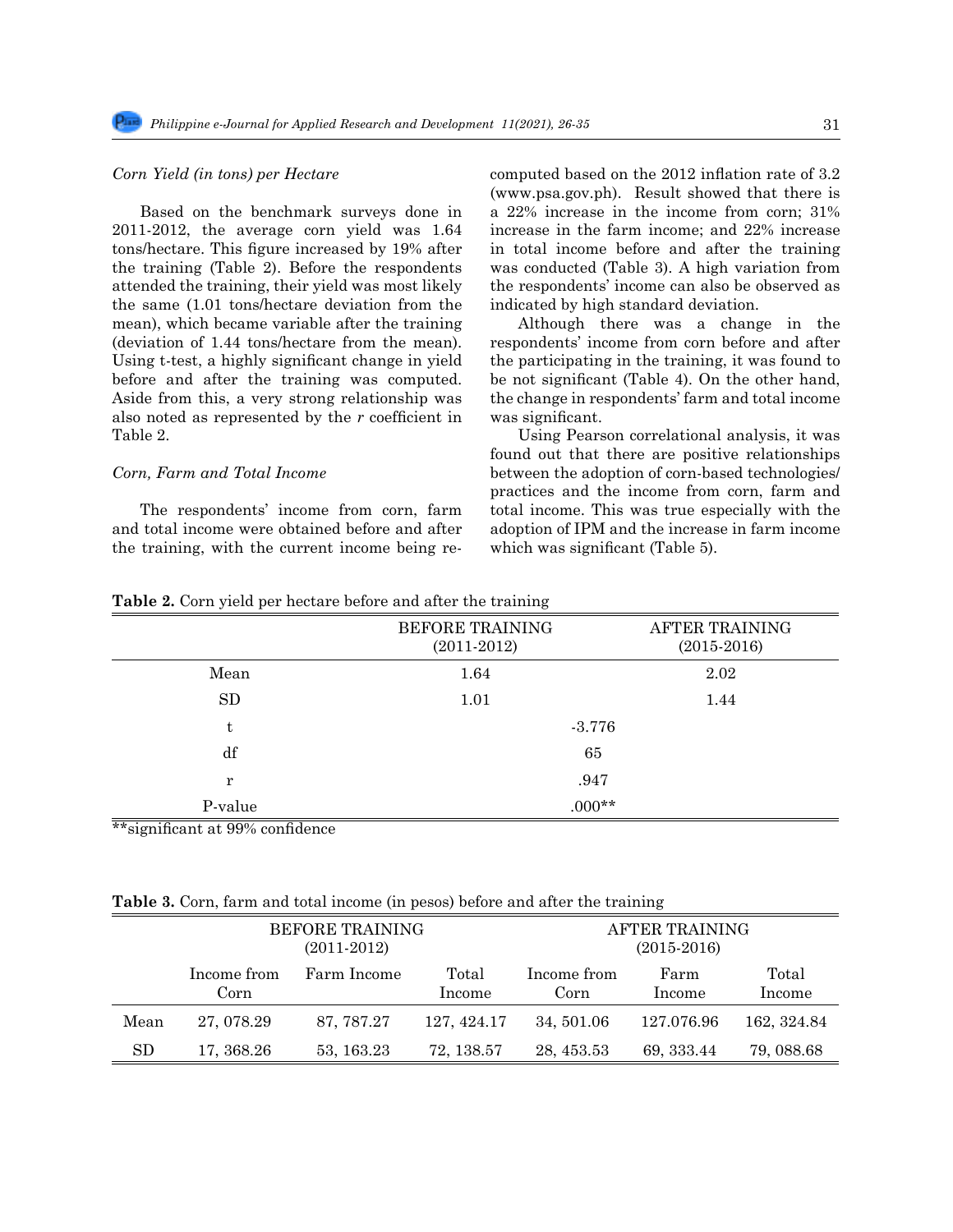|         | <b>INCOME FROM CORN</b> | <b>FARM INCOME</b> | TOTAL INCOME |
|---------|-------------------------|--------------------|--------------|
| t       | $-1.862$                | $-6.261$           | $-5.475$     |
| df      | 65                      | 65                 | 65           |
| r       | .075                    | .683               | .769         |
| P-value | .067                    | $000**$            | $000**$      |

**Table 4.** T-test result for farm and total income (in pesos) before and after the training

\*\*significant at 99% confidence

**Table 5.** Relationship of corn, farm and total income with the adoption of technologies/practices

|                                                                | TECHNOLOGY / PRACTICE        |                                          |                         |                                 |            |                  |                               |               |
|----------------------------------------------------------------|------------------------------|------------------------------------------|-------------------------|---------------------------------|------------|------------------|-------------------------------|---------------|
| <b>INCOME</b>                                                  | 2-Plowing<br>with<br>weeding | Germination<br>test prior to<br>planting | Use<br>οf<br><b>OPV</b> | Use of<br>Organic<br>Fertilizer | <b>IPM</b> | Detasse-<br>ling | $1-2$<br>seeds<br>per<br>hill | Intercropping |
| Income from<br>Corn                                            | .131                         | .016                                     | .125                    | .096                            | .060       | .071             | .165                          | .071          |
| Farm Income                                                    | .071                         | .070                                     | .039                    | .054                            | $.247*$    | .081             | .002                          | .056          |
| Total Income<br>$\mathbf{r}$ and $\mathbf{r}$ and $\mathbf{r}$ | .025<br>--                   | .064                                     | .040                    | .131                            | .140       | .009             | .073                          | .113          |

\*significant at 95% confidence

## **Discussion**

The FSTP-BonPen aimed to increase the farmer-scientists' corn yield and income through the introduction and implementation of recommended corn farming technologies/ practices. The study results show that the farmer-scientists' adoption of these technologies/ practices has led to an increase in their yield. With the increase in yield, the respondents' income also increased as compared to the time prior to their participation in the FSTP-BonPen project. This resonates with the findings in several areas nationwide, showing that participation in FSTP resulted in increased technical efficiency of corn farms by 13% and increased productivity by 19%; thus, net income was doubled compared to farmers who did not undergo FSTP (Gabunada et al., 2015).

Based on qualitative data from the FGDs and KIIs, the respondents agreed that their adoption of their preferred technologies/practices resulted in an increase in their yield. Specifically, they recognized that the technology/practice of using

1-2 seeds per hill during planting contributed greatly; while they bought the same amount of seeds, they were able to plant larger areas and have spare seeds for replanting and thus, had more harvest as compared before when they planted 3-5 seeds per hill. Elsewhere, this practice of planting 1-2 seeds/hill at 0.16 meters apart has been proven to result in more nitrogen uptake and thus increasing grain yield (Bee et al., 2014).

The respondents also recognized the importance of germination tests prior to planting in improving their yields. The positive effect of using fewer seeds with good germination rates was already noted earlier by Gerpacio et al. (2004). As pointed out by the same authors, majority of corn production areas in the Philippines are rainfed, thus ensuring good seed germination rate could mean efficiency in corn production. Tian et al. (2014) likewise found out that seed pretreatment is an effective technique in improving germination percentage, germination rate, seedling growth and seed yield.

Another technology/practice whose benefit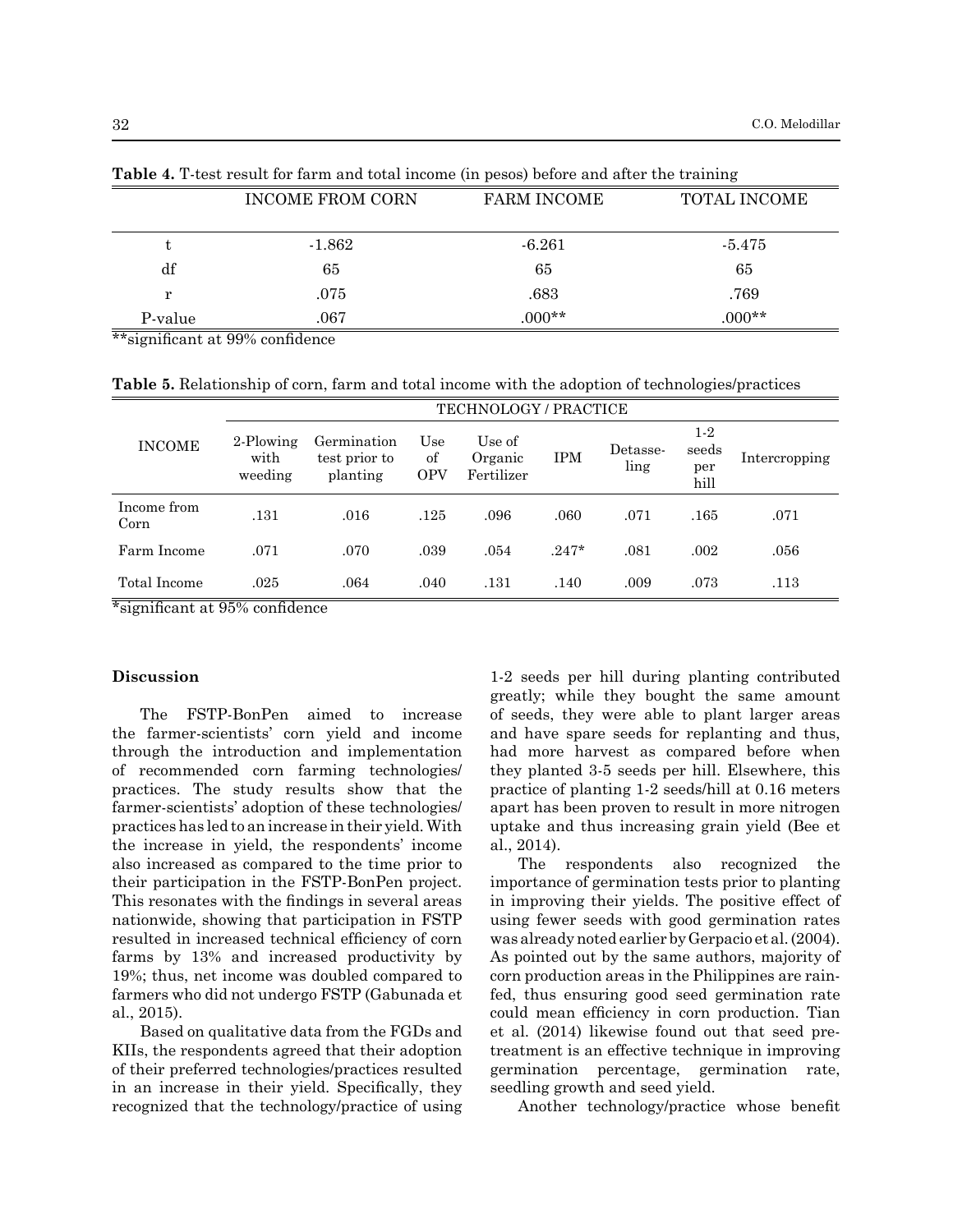was noted by the FS is corn-based intercropping, with corn as the main crop and sweet potato, mungbean and peanut as intercrops. By allocating various crops in different parts of their farm, they now maximize their farm production and can produce enough corn for food as well as vegetables and high-value crops for market. Thus, aside from the numeric increase in corn yield, the FS' variety of produce also increased. As a result, their total income now comes from various sources, which when accumulated, is higher than before when they depended mostly on corn planting and were also forced to sell their harvest on lower prices just to avoid bankruptcy. This is consistent with the findings of Chomba (2004) demonstrating that intercropping can be a risk-reduction strategy to lessen the effects of climate change and safeguard against crop failure.

The other technologies/practices like IPM and detasseling as pest control technique also contributed to higher net income. This can be attributed to the positive effects of IPM as biological control for pest infestation, as IPM does not only apply to corn but to other crops such as rice (Alam et al., 2016) and soybeans (Bueno et al., 2011). However, though significant, the relationship between farm income and IPM application remained weak. Aside from the pest control techniques, the combination of organic and inorganic fertilizers as alternative to purely inorganic fertilizers also contributed to their crop increase, which is consistent with what Timsina (2018) has found.

Aside from the advantages brought about directly by the corn technologies/practices that were adopted by the FS, the farmers themselves recognized that their association is also an added factor. The farmer-scientists now compete with market prices with the help of the association especially when they are dealing with buyers of large quantities. Contract farming was also one of their strategies to ensure their income.

Yet while the change in respondents' farm and total income was found to be significant, the increase in the respondents' income from corn was found to be not significant. In spite of the significant increase in corn yield, this has not immediately translated into an increase in income. This is because most of the respondents also consume corn grits as staple food, and they secured first enough corn produce for food and sold only the surplus. In a way, this made them food sufficient, and whatever excess they were able to sell went to sustaining their other needs.

This study is limited to the potential benefits on the corn yield and farm income of the respondents through the improvement of their farm practice by adopting corn technologies/ practices. It does not look into measures of food sufficiency and poverty alleviation for the FS, areas that can be considered by future studies. Moreover, as the study was limited to the FS in Bondoc Peninsula, a comparative study on the results of the other FSTPs in the country would be interesting.

#### **Conclusion**

Participation in the FSTP-BonPen project has led to an increase in the farmer-scientists' corn yield, farm income and total income. This was primarily a result of their adoption of the corn-based technologies/practices recommended by the project. Moreover, the farmers' integration into associations has also helped them organize and negotiate for better prices for their products, thus adding to their income. Thus, overall, it can be concluded that the FSTP-BonPen project has benefited the farmer scientists economically. The results of this study may justify the project's continuation and even its possible expansion to 1<sup>st</sup>, 2<sup>nd</sup> and 3<sup>rd</sup> class municipalities to reach and help more farmers in the region.

## **Acknowledgment**

The author thanks the local government units where the study was conducted, and the respondents for sharing their valuable time and knowledge. Sincere gratitude also goes to the FSTP-UPLB Program Leader RG Davide and staff for their assistance in conducting the study; and, to RDT Baconguis, JT Dizon and JM Pulhin for their guidance.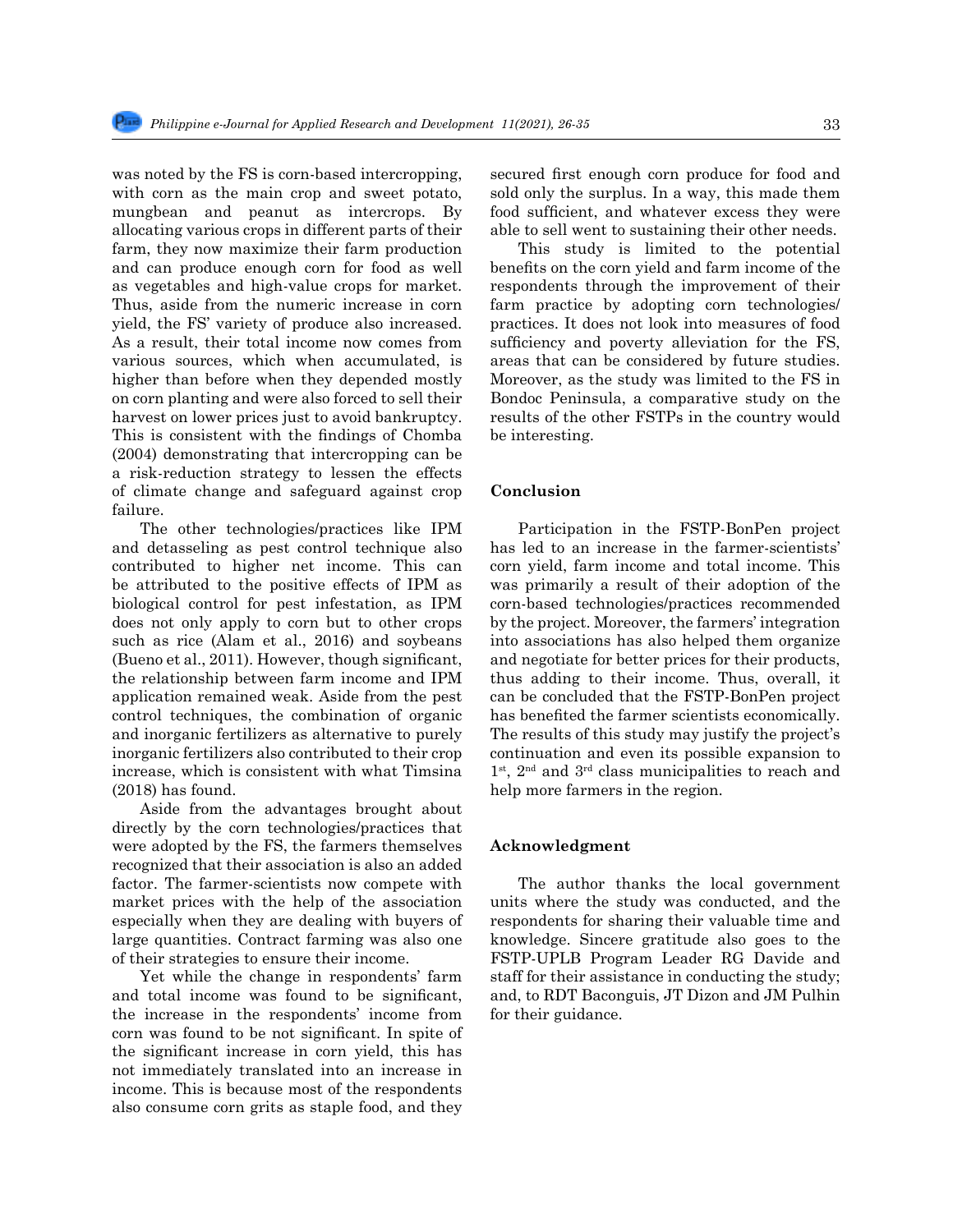#### **References**

- Alam, M.Z., Crump, A.R., Haque, M.M., Islam. M.S., Hossain, E., Hasan, S.B., Hasan, S.B., and Hossain, M.S. (2016). Effects of Integrated Pest Management on Pest Damage and Yield Components in a Rice Agro-Ecosystem in the Barisal Region of Bangladesh*. Journal Frontiers in Environmental Science, 4, Article 22*. http:// dx.doi.org/10.3389/fenvs.2016.00022
- Bee, K.C., Omara, P., Macnack, N., Mullock, J., Dhital, S., and Raun, W. (2014). Effect of seed distribution and population in Maize (*Zea mays* L*.*) grain yield. *International Journal of Agronomy*, *2014*, *Article ID 125258.* [http://](http://dx.doi.org/10.1155/2014/125258) [dx.doi.org/10.1155/2014/125258](http://dx.doi.org/10.1155/2014/125258)
- Bueno, A.D.F., Batistela, M.J., De Freitas Bueno, R.C.O., De Barros Franca-Neto, J., Nishikawa, M.A.N., and Filho, A.L. (2011). Effects of Integrated Pest Management, Biological Control and Prophylactic Use of Insecticides on Management and Sustainability of Soybeans. *Crop Protection, 30 (7), 937- 945*. [https://www.sciencedirect.com/science/](https://www.sciencedirect.com/science/article/abs/pii/S0261219411000640) [article/abs/pii/S0261219411000640](https://www.sciencedirect.com/science/article/abs/pii/S0261219411000640)
- Chomba, G.N. (2004). Factors Affecting Smallholder Farmers' Adoption of Soil and Water Conservation Practices in Zambia. MS Thesis. Michigan State University. [http://](http://www.oalib.com/references/15292759) [www.oalib.com/references/15292759](http://www.oalib.com/references/15292759)
- FSTP-BonPen Annual Reports (2012-2017). Agricultural Systems Institute, College of Agriculture and Food Science, University of the Philippines Los Banos.
- FSTP Manual of Operations (2009). Agricultural Systems Institute, College of Agriculture and Food Science, University of the Philippines Los Banos.
- Gabunada, F.M., Patindol, R.A., Cagasan, E.G., Anwar, S.B. and Recto, A.L.M. (2015). Farmlevel Impact of the National Corn-based Farmer-Scientists Research, Development and Extension Training Program (FSTP). A Terminal Report (unpublished). Visayas State University. Baybay City, Leyte
- Gerpacio R.V., Labios, J.D., Labios, R.V., and Diangkinay, E.I. (2004). *Maize in the Philippines: Production systems, Constraints and Research Priorities*. Mexico. D.F.: CIMMYT
- Ison, R.L. and Russell, D.B. (2000). Agricultural Extension & Rural Development: Breaking Out of Traditions (A Second Order Systems Perspective). Cambridge University Press. [http://catdir.loc.gov/catdir/samples/](http://catdir.loc.gov/catdir/samples/cam032/98051725.pdf) [cam032/98051725.pdf](http://catdir.loc.gov/catdir/samples/cam032/98051725.pdf)
- Maunder, A.H. (1973). Agricultural Extension. A Reference Manual (Abridged version). Rome: *Food and Agriculture Organization of the United Nations*.
- Mutimba, J.K. (1997). Farmer Participatory Research: An Analysis of Resource-poor Farmer Involvement in, and Contribution to, the Agricultural Process in Zimbabwe. Department of Agricultural Economics and Extension. University of Zimbabwe.
- Tian, Y., Guan, B., Zhou, D., Yu, J., Li, G., and Lou, Y. (2014). Responses of Seed Germination, Seedling Growth and Seed Yield Traits to Seed Pre-Treatment in Maize (*Zea mays* L.). *The Scientific World Journal, 2014, Article ID: 834630*. doi.org/10.1155/2014/834630
- Timsina, J. (2018). Review: Can Organic Sources of Nutrients Increase Crop Yields to Meet Global Food Demand? *Agronomy, 8(10), 1-20.*
- World Bank (2014). Agricultural Extension Lessons and Practices. No. 6, Operation Evaluation Department. [http://wbln0018.](http://wbln0018.worldbank.org/opd/oeddoclib.nsf/812f643) [worldbank.org/opd/oeddoclib.nsf/812f643](http://wbln0018.worldbank.org/opd/oeddoclib.nsf/812f643).